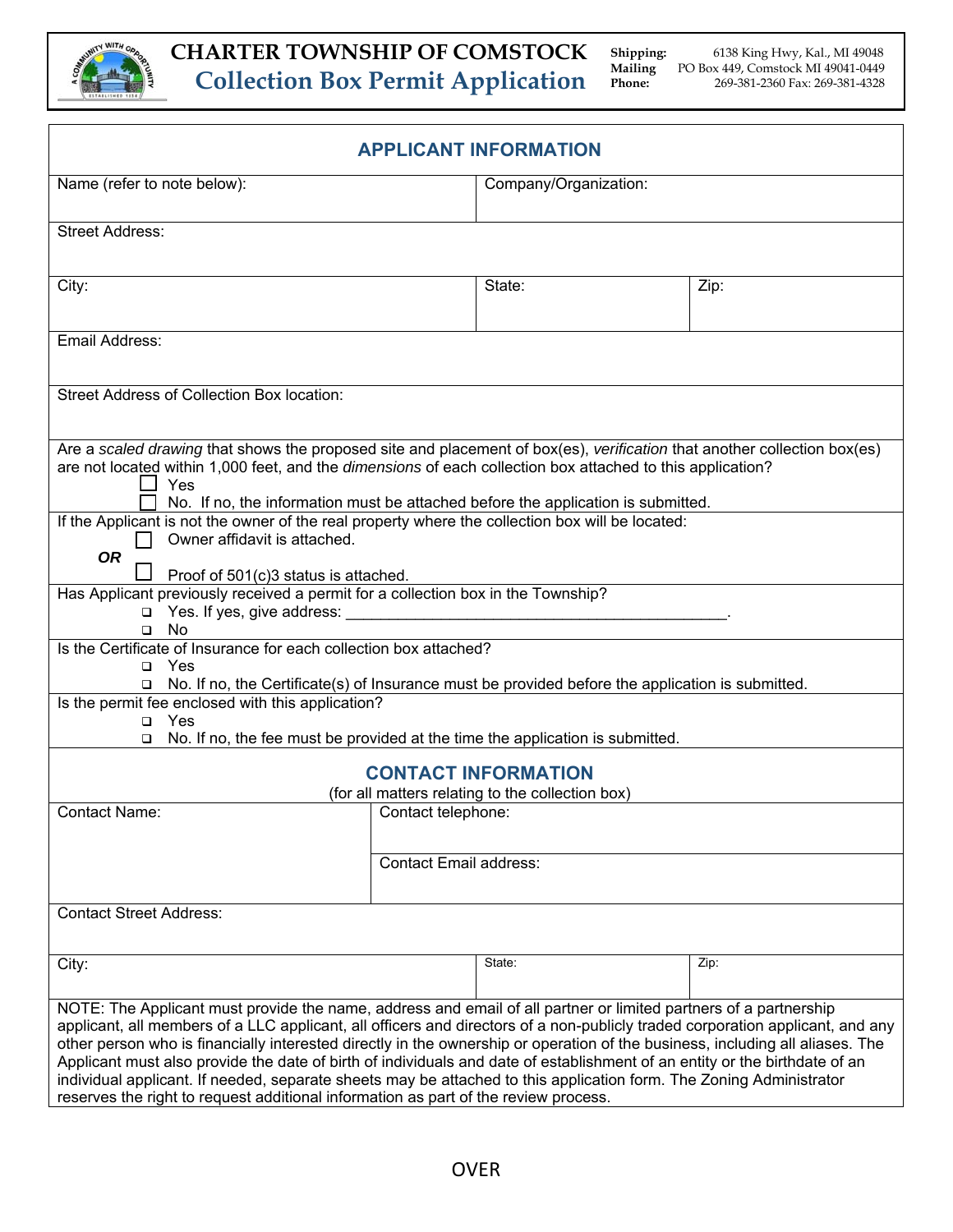| The permit is valid for one year beginning on January 1 and expiring on December 31 of the same calendar year. Prior to<br>expiration of the permit, the Permitee may voluntarily cancel the permit by providing written notification to the Zoning<br>Administrator. Otherwise, the collection box permit must be renewed annually and must be filed with the Township not later<br>than thirty (30) days before the permit expires. If the permit expires and is not renewed, the collection box(es) must be<br>removed within 10 days after expiration of the permit. |                            |  |
|--------------------------------------------------------------------------------------------------------------------------------------------------------------------------------------------------------------------------------------------------------------------------------------------------------------------------------------------------------------------------------------------------------------------------------------------------------------------------------------------------------------------------------------------------------------------------|----------------------------|--|
| Signature of Applicant:                                                                                                                                                                                                                                                                                                                                                                                                                                                                                                                                                  | Printed Name of Applicant: |  |
|                                                                                                                                                                                                                                                                                                                                                                                                                                                                                                                                                                          |                            |  |
|                                                                                                                                                                                                                                                                                                                                                                                                                                                                                                                                                                          |                            |  |
|                                                                                                                                                                                                                                                                                                                                                                                                                                                                                                                                                                          |                            |  |
| Date:                                                                                                                                                                                                                                                                                                                                                                                                                                                                                                                                                                    |                            |  |
|                                                                                                                                                                                                                                                                                                                                                                                                                                                                                                                                                                          |                            |  |

| <b>Township Use Only:</b>                                                                                                                                                      |                                          |                                                  |                                           |  |
|--------------------------------------------------------------------------------------------------------------------------------------------------------------------------------|------------------------------------------|--------------------------------------------------|-------------------------------------------|--|
| Permit Issued:<br>$\Box$ Yes<br>$\square$ No                                                                                                                                   |                                          | Is this a Renewal?<br>$\Box$ Yes<br>$\square$ No |                                           |  |
| Permit Number: 2016-                                                                                                                                                           |                                          | Permit Expiration Date: _______________          |                                           |  |
| Date field inspection to verify collection box location completed:                                                                                                             |                                          |                                                  |                                           |  |
| *Collection Box Permit Application will not be<br>reviewed without payment of required fee(s):<br>Required Fee: \$100 Each Collection Box - New<br><b>Permits and Renewals</b> | Check No.: <u>______________________</u> |                                                  | Cash/Receipt # (If any): ________________ |  |
| <b>If Revoked or Cancelled:</b>                                                                                                                                                |                                          |                                                  |                                           |  |
| Revocation date, if applicable: ________________                                                                                                                               |                                          | Cancellation date, if requested by Permitee:     |                                           |  |
| Field inspection to verify collection box removal:                                                                                                                             |                                          |                                                  |                                           |  |